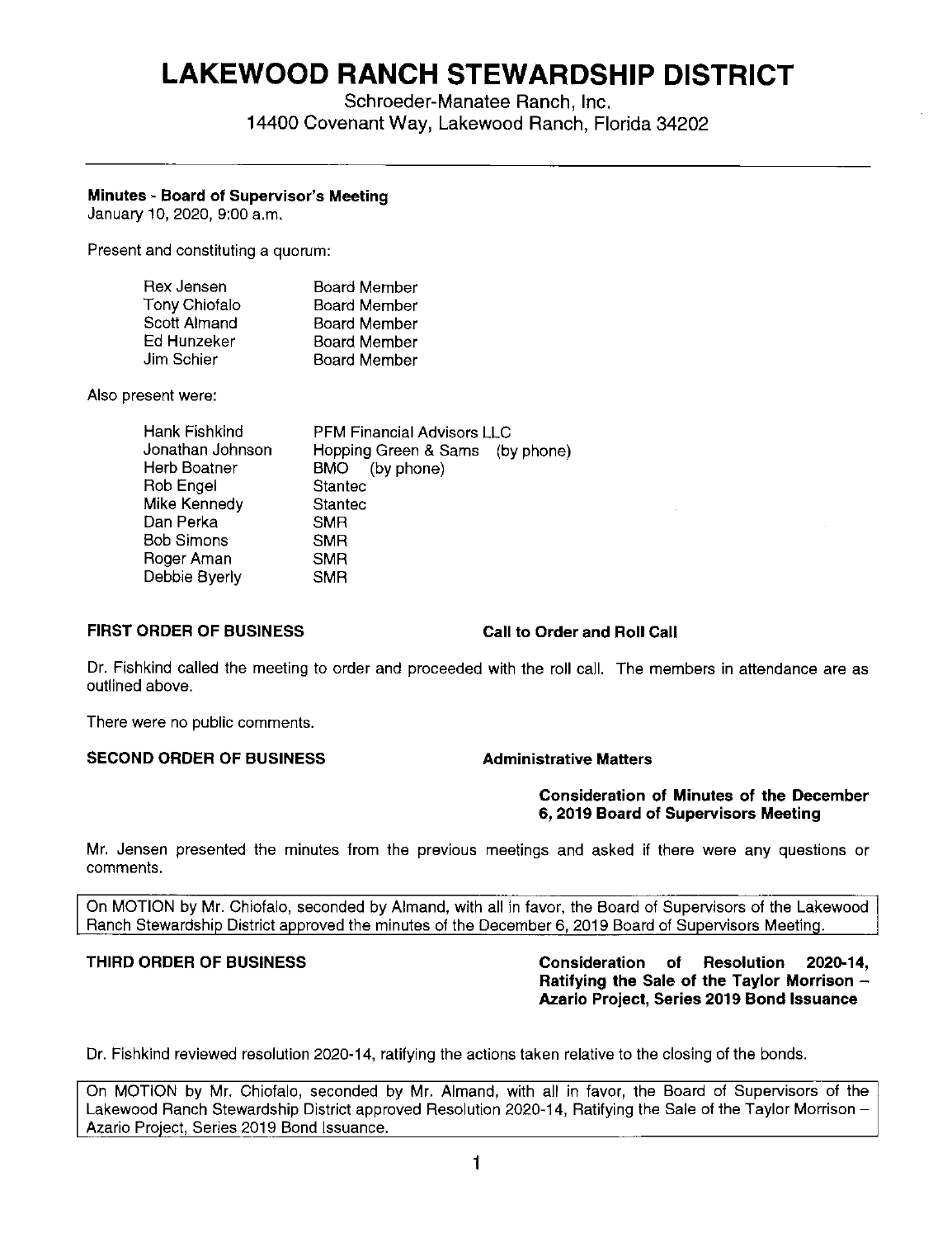**FOURTH ORDER OF BUSINESS Consideration of Matters Relative to Lakewood National Project** 

- *A.* **Amendment to the Engineer's Report** (provided under separate cover)<br>B. Other
- **Matters** (provided under separate cover)

Mr. Johnson noted there were no business to discuss under this item.

# FIFTH ORDER OF BUSINESS **Consideration of Matters Relative to Lorraine Lakes Project**

- **A. Acquisition Agreement**
- (provided under separate cover)

Mr. Johnson noted there were no business to discuss under this item.

# **SIXTH ORDER OF BUSINESS Consideration of Bid Award for 44th Avenue East Phase 4 Irrigation Distribution System**

Mr. Lawman presented the recommendation to award the contract to Irrigation Distribution System for the total bid amount of \$[63,139.00.](https://63,139.00)

On MOTION by Mr. Chiofalo, seconded by Mr. Almand, with all in favor, the Board of Supervisors of the Lakewood Ranch Stewardship District approved to award the contract in the amount of \$[63,139.00](https://63,139.00) to Irrigation Distribution System.

**SEVENTH ORDER OF BUSINESS Consideration of Bid Award Lakewood Ranch Boulevard South to Fruitville Irrigation Distribution System** 

**Mr.** Lawman presented the recommendation to award the contract to Irrigation Distribution System for the total bid amount of \$[57,365.00](https://57,365.00).

On MOTION by Mr. Chiofalo, seconded by Mr. Almand, with all in favor, the Board of Supervisors of the Lakewood Ranch Stewardship District approved to award the contract in the amount of [\\$57,365.00](https://57,365.00) to Irrigation Distribution System.

# **EIGHTH ORDER OF BUSINESS Financial Matters**

**Draw Requests & Requisitions** 

Mr. Almand presented for the Board's Consideration:

# **Requisition List for Draw No. 29 Del Webb - Series 2017 A Bond**

On MOTION by Mr. Chiofalo, seconded by Mr. Schier with all in favor, the Board of Supervisors of the Lakewood Ranch Stewardship District approved Draw No. 29, Del Webb - Series 2017 **A** Bond.

# **Requisition List for Draw No. 13 Lakewood Centre & NW Sector Series 2018 Bond**

On MOTION by Mr. Chiofalo, seconded by Mr. Schier, with all in favor, the Board of Supervisors of the Lakewood Ranch Stewardship District approved Draw No. 13 for Lakewood Centre & NW Sector.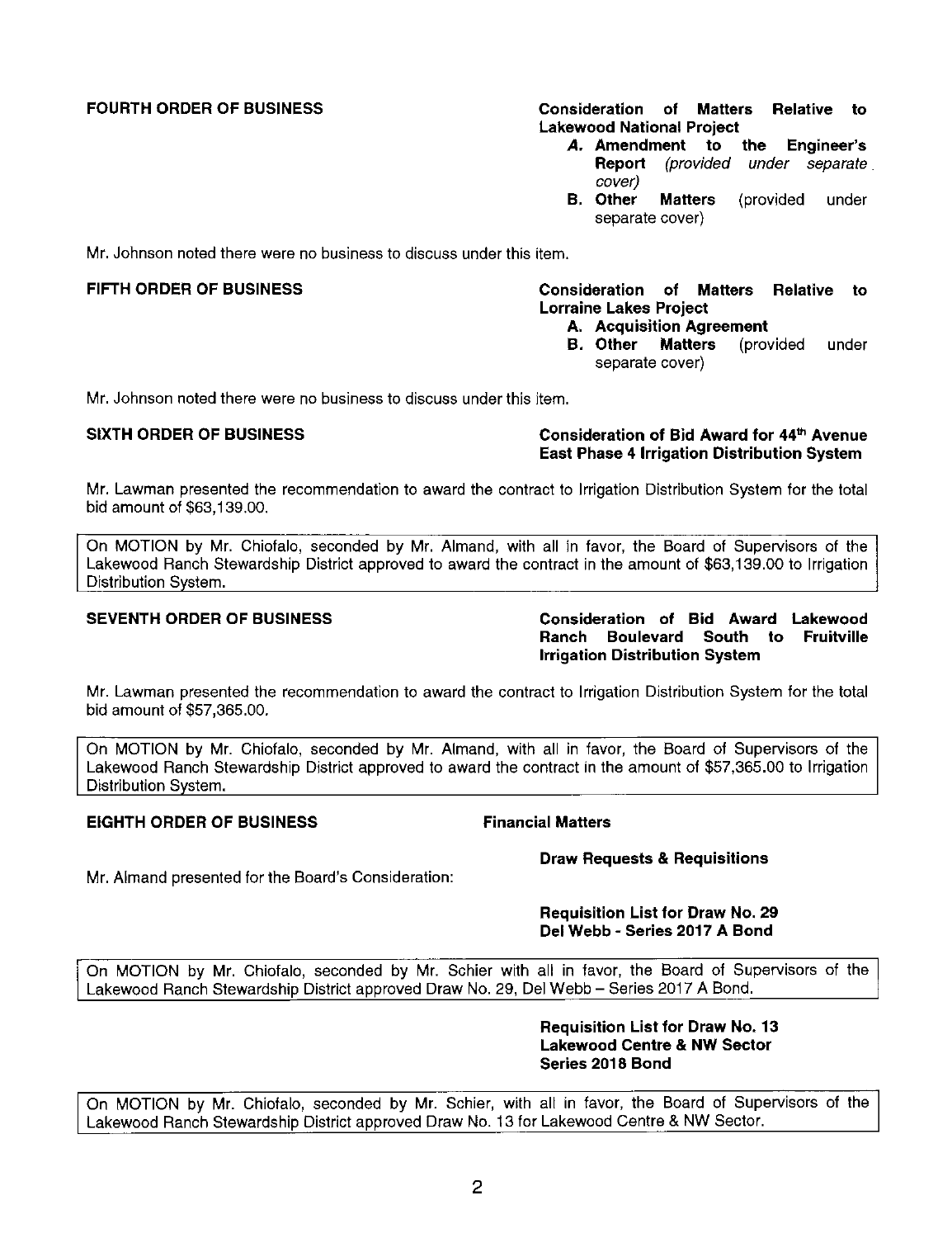# **Requisition List for Draw No. 6 Lakewood Centre North Pre-Funding**

On MOTION by Mr. Chiofalo, seconded by Mr. Schier, with all in favor, the Board of Supervisors of the Lakewood Ranch Stewardship District approved Draw No. 6, Lakewood Centre North - Pre-Funding.

### **Requisition List No. 30 Lakewood Centre South Pre-Funding**

On MOTION by **Mr.** Chiofalo, seconded by Mr. Schier, with all in favor, the Board of Supervisors of the Lakewood Ranch Stewardship District approved Requisition List No. 30 for Lakewood Centre South.

# **Requisition List No. 14 Northeast Sector Phase 1B Series 2018 Bond**

On MOTION by Mr. Chiofalo, seconded by Mr. Schier, with all in favor, the Board of Supervisors of the Lakewood Ranch Stewardship District approved Requisition List No. 14 for Northeast Sector Phase 1B.

# **Requisition List No. 1 Northeast Sector Phase 2A Series 2019 Bond**

On MOTION by Mr. Chiofalo, seconded by Mr. Schier, with all in favor, the Board of Supervisors of the Lakewood Ranch Stewardship District approved Requisition List No. 1 for Northeast Sector Phase 2A.

### **Requisition List No. 55 The Villages of Lakewood Ranch South**  - **Pre-Funding**

On MOTION by Mr. Chiofalo, seconded by Mr. Schier, with all in favor, the Board of Supervisors of the Lakewood Ranch Stewardship District accepted the Pre-Funding and approved payment of Requisition List No. 55 for The Villages of Lakewood Ranch South.

> **Requisition List for Draw No. 48 The Villages of Lakewood Ranch South** - **Series 2016 A Bond**

On MOTION by Mr. Chiofalo, seconded by Mr. Schier, with all in favor, the Board of Supervisors of the Lakewood Ranch Stewardship District approved Draw No. 48 for The Villages of Lakewood Ranch South -Series 2016 **A** Bonds.

# **Requisition List No. 1 The Villages of Lakewood Ranch South**  - **Pre-Funding**

On MOTION by Mr. Chiofalo, seconded by Mr. Schier, with all in favor, the Board of Supervisors of the Lakewood Ranch Stewardship District accepted the Pre-Funding and approved payment of Requisition List No. 54 for The Villages of Lakewood Ranch South.

# **NINTH ORDER OF BUSINESS Compilation Report**

No Report.

**TENTH ORDER OF BUSINESS Staff Reports**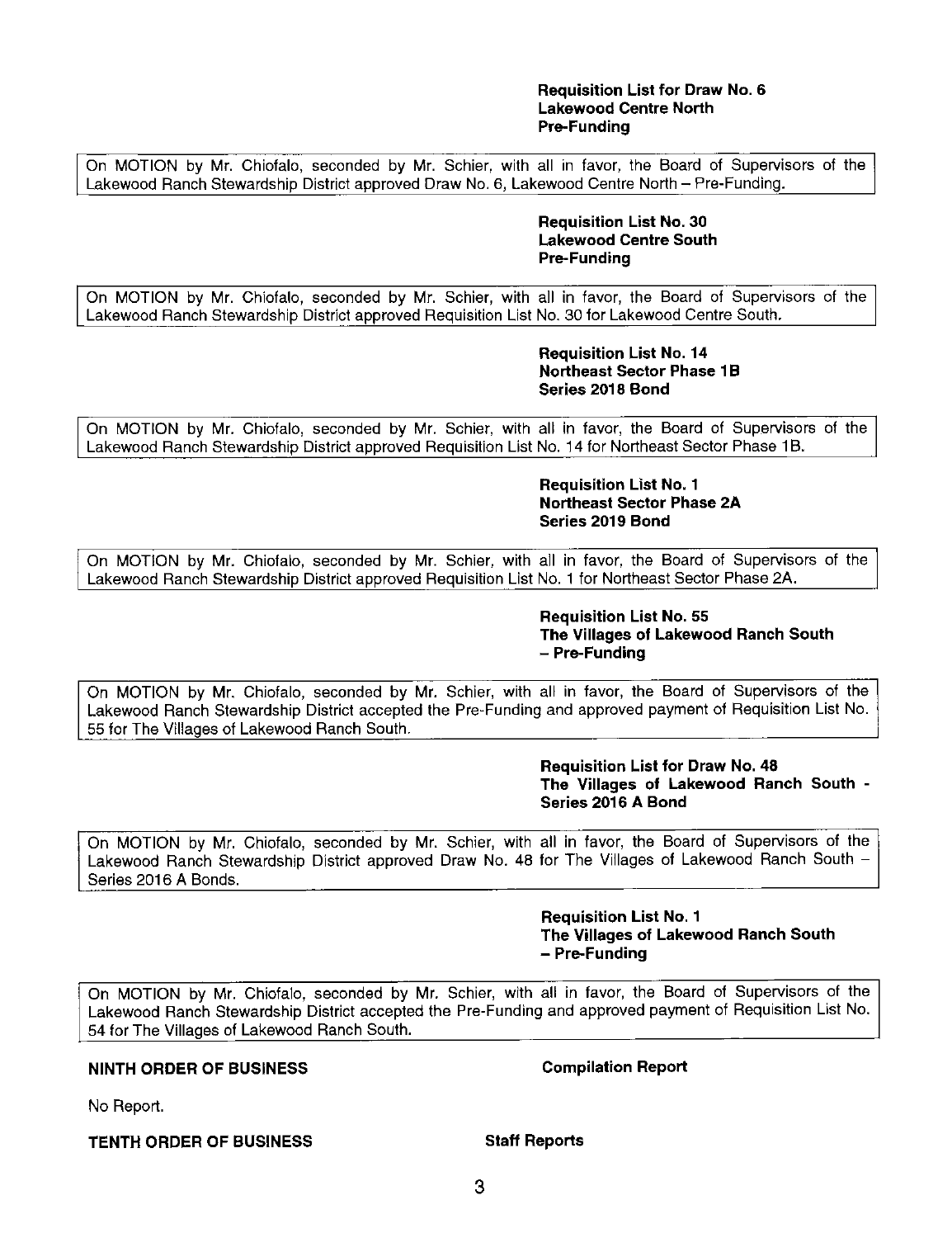**Manager's Report** - No report.

Attorney's Report - No report.

**Engineer's Report** -

Mr. Engel presented for the Board's approval: **Specific Authorization No. 113** 

**Stantec Services Associated with Lakewood Ranch Stewardship District Bourneside Blvd South Phase 2 (Masters Ave to University Pkwy) Bidding Services** 

Bids are being advertised with a due date of February 14, 2020.

On MOTION by Mr. Chiofalo, seconded by Mr. Almand, with all in favor, the Board of Supervisors of the Lakewood Ranch Stewardship District approved Specific Authorization No. 113, Staniec.

> **Change Order No. 4 RIPA** & **Associates, LLC Bourneside Blvd North Phase** II **Time Extension request of 27 days (5 additional and 22 for rain days from July thru October) Plan changes requiring sitework, streets, remove 18" RCP and replace with 24" RCP, and paving**

On MOTION by Mr. Almand, seconded by Mr. Schier, with all in favor, the Board of Supervisors of the Lakewood Ranch Stewardship District approved Change Order No. 4, RIPA & Associates, LLC.

> **Change Order No.** 7 **Frederick Derr** & **Company, Inc. Rangeland Pkwy Improvements and Post Blvd. Extension Lighting plan changes were due to revisions to the road design. Additional sod required to stabilize swales adjacent to other land owners and the road right-ofway**

On MOTION by Mr. Chiofalo, seconded by Mr. Almand, with all in favor, the Board of Supervisors of the Lakewood Ranch Stewardship District approved Change Order No. 7, Frederick Derr & Company, Inc.

> **Change Order No. 1 Woodruff** & **Sons, Inc. Waterside Place Boulevard and Waterside Place Park Earthwork November extras/overages** - **Conduit, Asphaltic concrete, Cement treated Stabilized subgrade, and F Curb**

> **Change Order No. 5 Woodruff** & **Sons, Inc. Villages of Lakewood Ranch** - **Lakewood Ranch Blvd (Fruitville-South) Time Extension Request due to inclement weather in July, August** & **September Stabilized subgrade, and F Curb**

No action required